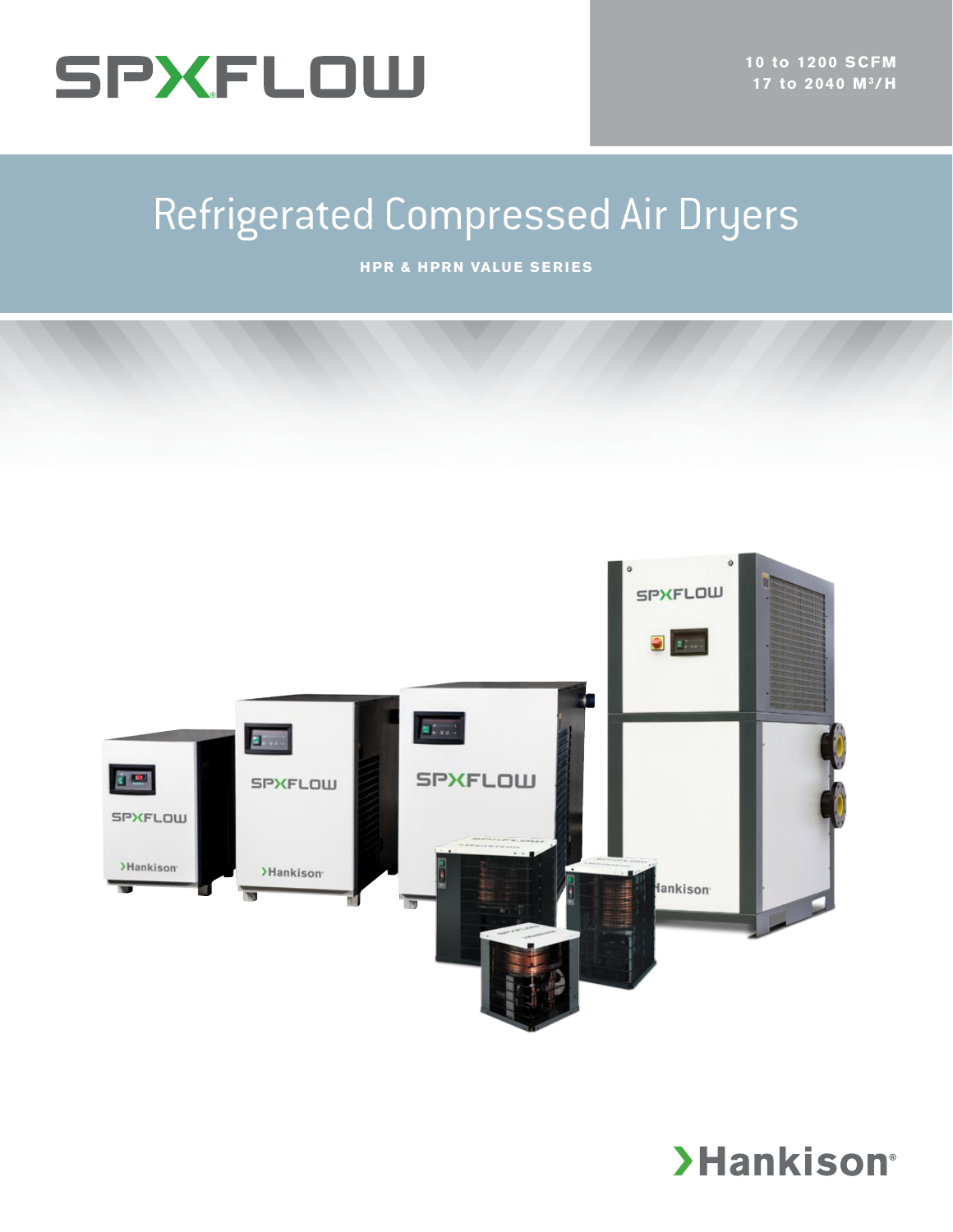# Reliable Operation...

Customers around the world have relied on Hankison for great value in air treatment solutions. Hankison Value Line Refrigerated Dryers offer a simple solution based on a long history of industry leading technology.



Efficient Smooth Copper Heat Exchangers



# HPR5/10 – HPR50 5/10 – 50 scfm

# **BETTER BY DESIGN**

- Smooth bore, copper tube-on-tube heat exchangers deliver low pressure dew point performance
- Centrifugal separator efficiently captures liquid condensate at varying inlet loads
- Static condenser design provides trouble free , quiet operation

### **RELIABLE CONDENSATE MANAGEMENT**

- Models 10-15 scfm: Pneumatically operated internal float drain
- Models 25-50 scfm: Electronic drain valve

### **EASE OF MONITORING**

- Models 10-15 scfm: Lighted On/Off switch
- Models 25-50 scfm: Lighted On/Off switch and dew point temperature indicator

### **OPTIONS**

- Air bypass valve allows ease of service
- Wall mount bracket enables flexible installation

### **SAFETY FIRST — ENVIRONMENTAL FRIENDLY**

- CFC free R134a refrigerant
- CSA approved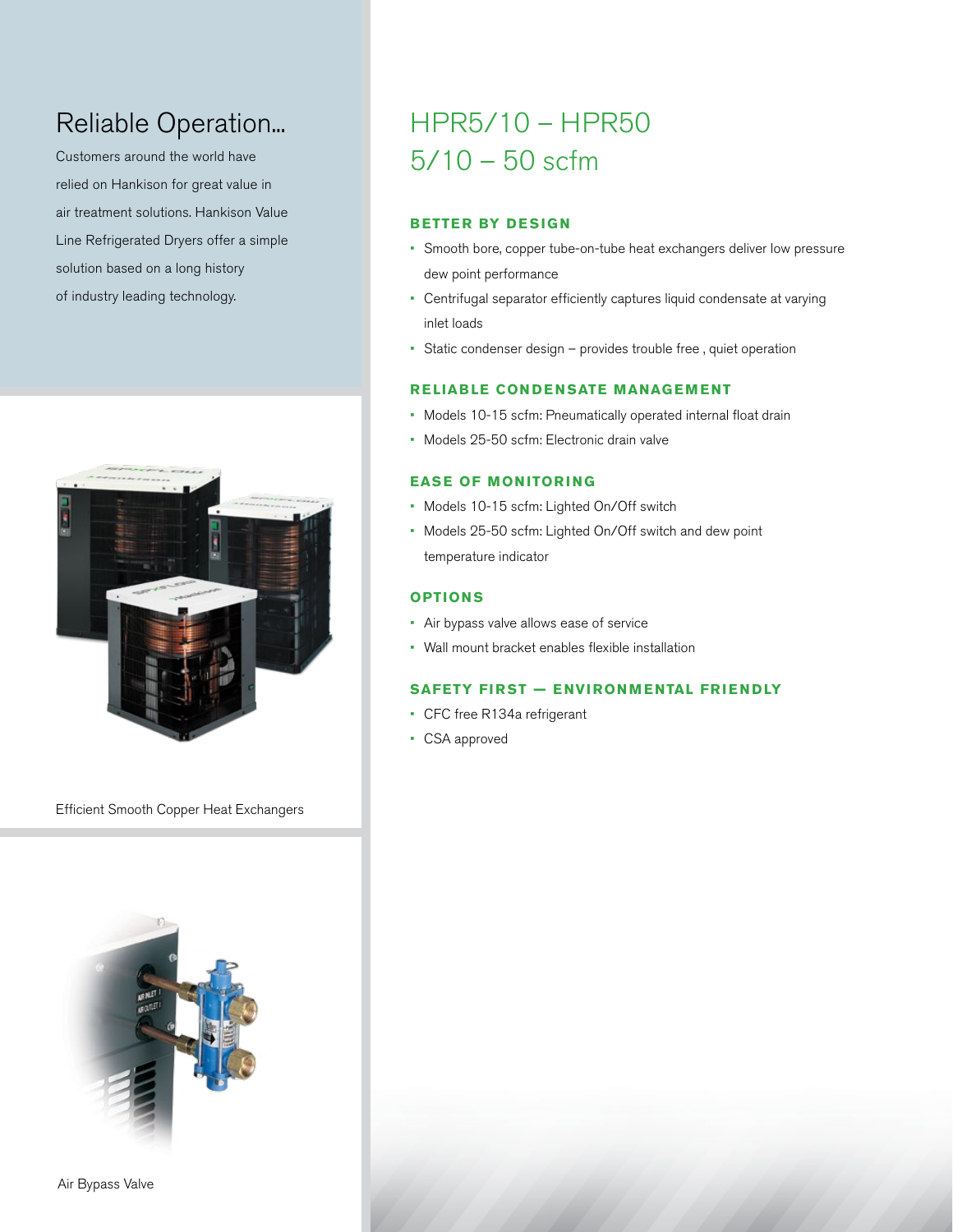# HPR75 – HPR400 75 – 400 scfm

# **TIME PROVEN DESIGN**

- 316 stainless steel, brazed plate heat exchangers efficiently dry the air to the specified pressure dew point.
- Hot gas by-pass valve maintains constant evaporator temperature
- Replaceable ambient air filter protects the condenser from airborne contaminants
	- *» Maintenance kits include ambient air filter*

# **CONDENSATE MANAGEMENT**

- Integral stainless demister/separator captures liquid condensate and solid particles
- Electronic drain valve automatically discharges condensate from the dryer

### **STAY IN CONTROL**

- Model 75-150 scfm: Lighted On/Off switch and dew point indicator
- Models 200-400 scfm: Lighted On/Off switch, LED dew point temperature indicator, timer drain adjustment on the panel

# **SAFETY FIRST — ENVIRONMENTAL FRIENDLY**

- CFC free R134a refrigerant
- CSA approved







Adjustable Timed Electric Drain



Controls: Models 200-400 scfm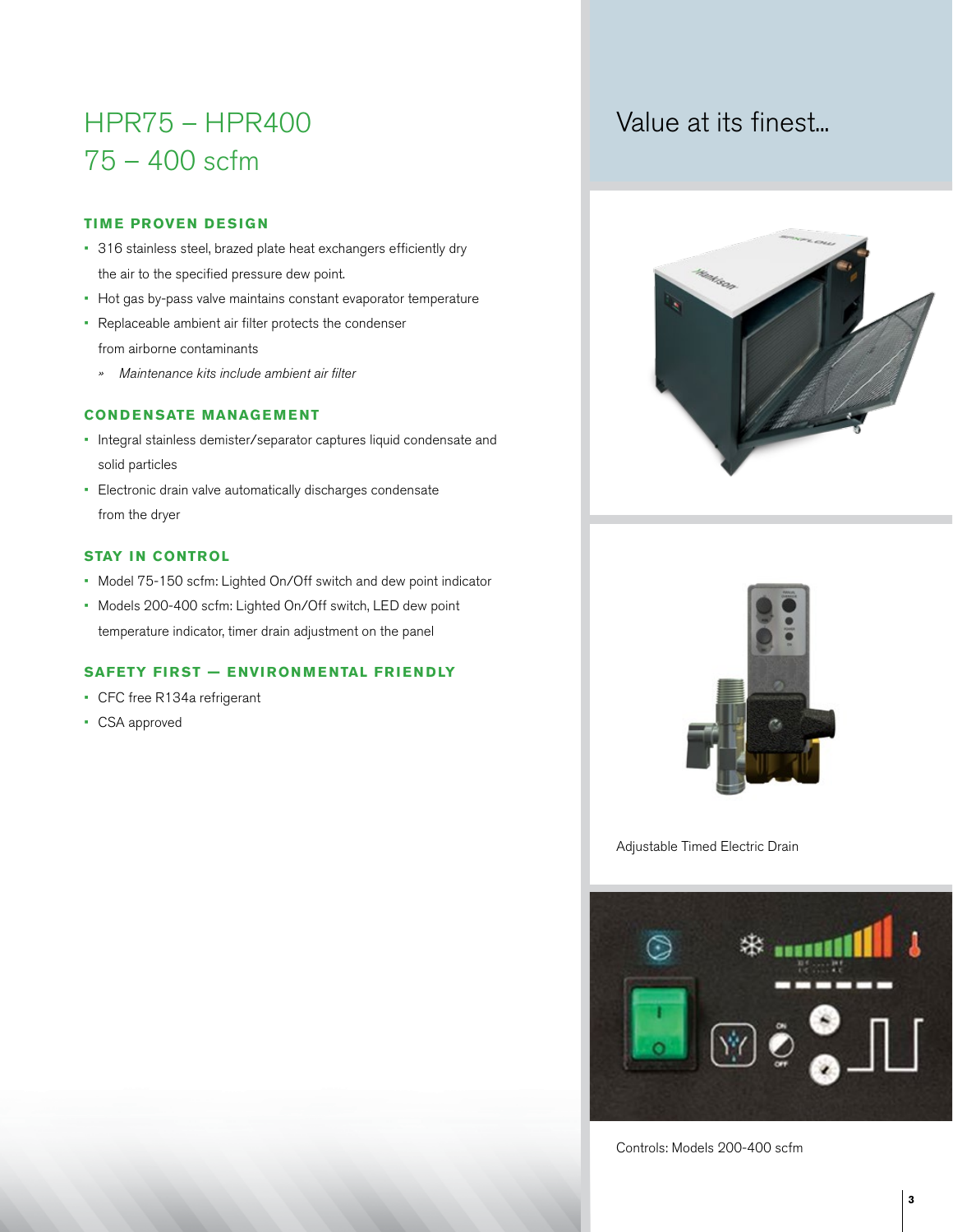# Performance at its best…





Stainless Steel Demister/Separator



# Controls: Models 200-1200 scfm

# HPRN75 – HPRN1200 75 –1200 scfm

#### **GLOBALLY PROVEN PERFORMANCE**

- Stainless steel, cross flow heat exchangers optimize heat transfer and service life
	- *» ISO 8573-1 Air Quality: Class 4-5 pressure dew point*
	- *» Smooth, non-fouling channels promote low pressure drop*
- Herringbone geometry stamped into the stainless steel plates creates turbulent flow, for a self-cleaning effect
	- *» No pre-filter required for full 2 year warranty*
	- *» 5 year heat exchanger warranty*
- Compact design saves floor space

#### **EFFICIENT CONDENSATE MANAGEMENT**

- Increased calming zone and integral demister/separator captures liquid condensate and solid particles
	- *» Effectively removes condensate from 0 to 100% flow conditions without moisture carry-over*
- Furnished with a timed electric condensate drain
	- *» Includes a Y-strainer to protect the valve from rust and scale*

### **EASY TO MONITOR**

- Models 75-150: Illuminated On/Off Switch; dew point temperature display indicator to monitor inlet load conditions
- Models 200-1200 scfm: Illuminated On/Off Switch; LED dew point temperature display; dry alarm contact
	- *» Equipped with panel mounted drain timer control*

### **SAFETY FIRST — ENVIRONMENTAL FRIENDLY**

- Models 75-125 scfm CFC free R134a
- Models 150-1200 scfm R407c refrigerant
- CSA approved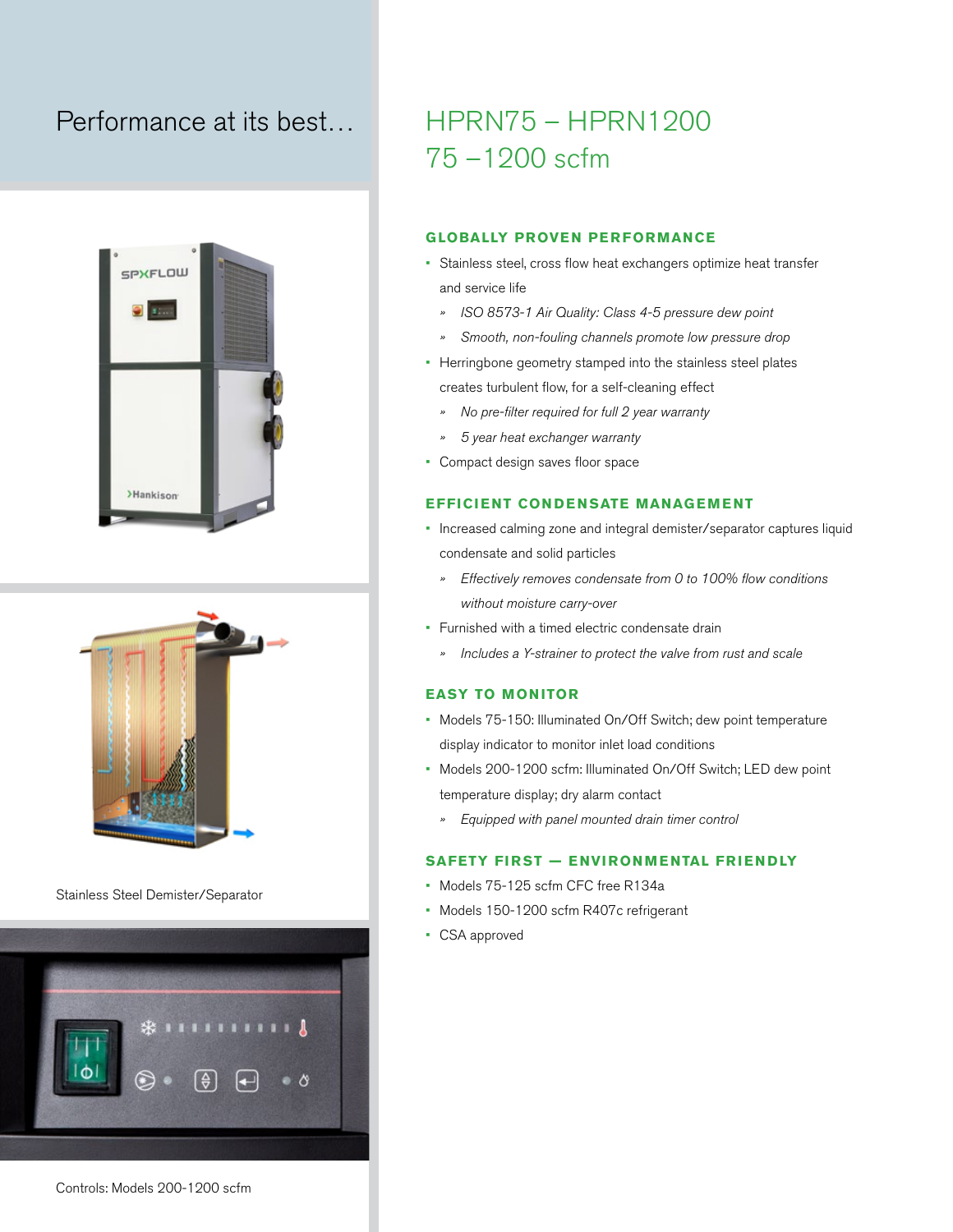# International Air Quality Class Standards

#### **ISO 8573-1 AIR QUALITY STANDARD**

**ISO 8573-1**, the international standard for compressed air quality, defines the amount of contamination permissible in compressed air.

The ISO standard identifies three primary forms of contamination in compressed air systems – solid particles, water and oill Contaminants are classified and assigned a quality class, ranging from Class 0, the highest purity level, to Class 6, the most relaxed.

**HPR and HPRN series refrigerated air dryers offer the perfect balance between technology and simplicity to dry compressed air systems to ISO 8573-1 Air Quality Class 4 to 5 – pressure dew points.** 



### **OPTION PRE-FILTRATION**

NGF series – PF grade filtration – removes solid and oil contaminants from the air stream before entering the dryer.

#### **ISO Air Quality Class:**

- Solids Class 2
- Remaining Oil Class 4
- Removes solids 1.0 micron and larger
- Remaining oil content 2.0. mg/m<sup>3</sup>

#### **OPTION AFTER-FILTRATION**

NGF series – HF grade filtration – provides high efficiency oil removal protecting downstream equipment .

#### **ISO Air Quality Class:**

- Solids Class 1
- Remaining Oil Class1
- Removes 99.999+% of solids ≥ 0.01 micron
- Remaining oil content  $< 0.01$  mg/m<sup>3</sup>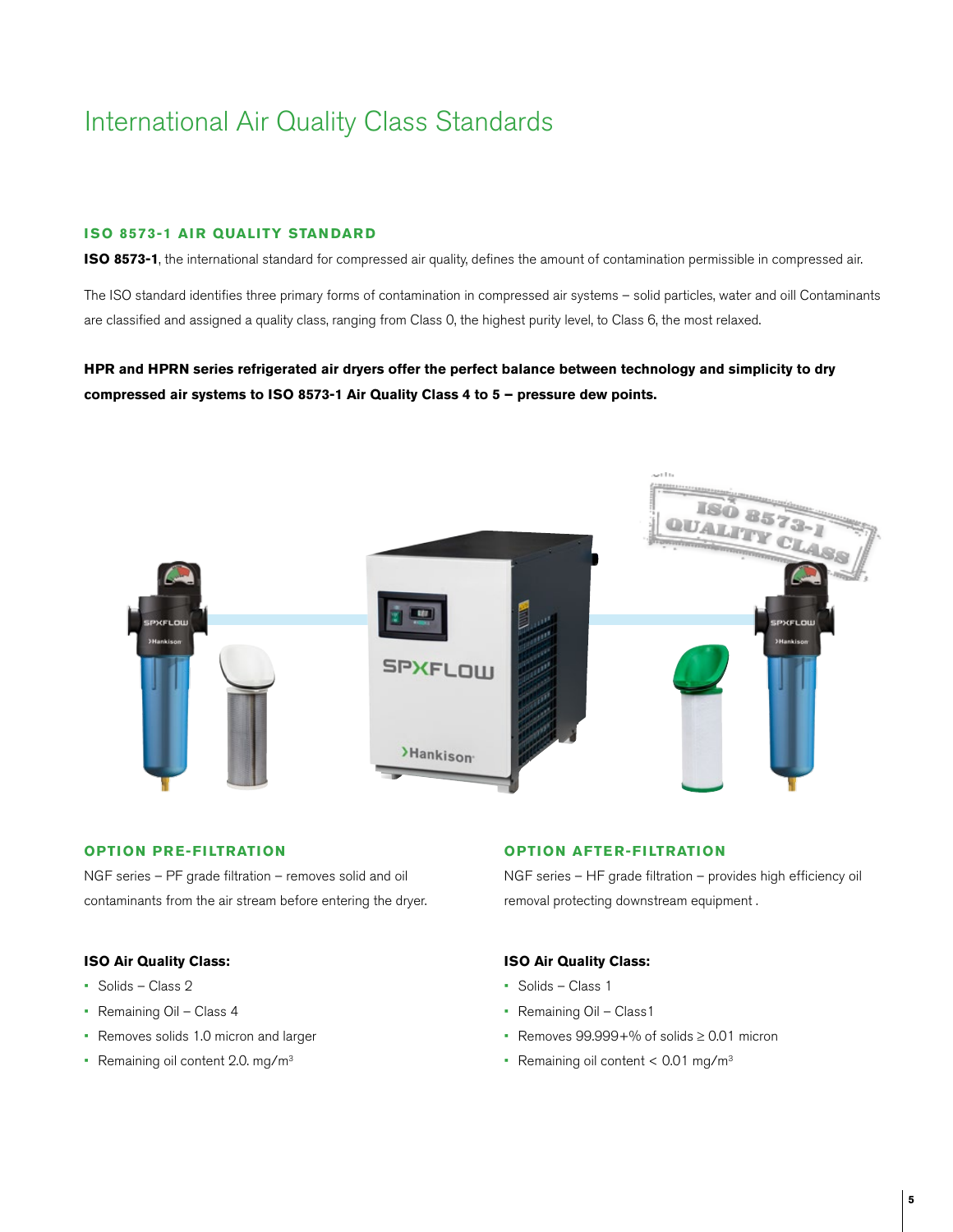# Product Specifications

|                              | <b>RATED</b><br><b>FLOW</b><br>SCFM <sup>2</sup> | <b>RATED</b><br><b>FLOW</b><br>$M^3/H$ | <b>REFRIGERANT</b> | <b>VOLTAGE</b> | <b>POWER</b><br><b>KW</b> | <b>INLET/OUTLET</b> | <b>DIMENSIONS (INCHES)</b> |           |              | <b>WEIGHT</b> |
|------------------------------|--------------------------------------------------|----------------------------------------|--------------------|----------------|---------------------------|---------------------|----------------------------|-----------|--------------|---------------|
| MODEL <sup>1</sup>           |                                                  |                                        |                    |                |                           | <b>CONNECTIONS</b>  | $\boldsymbol{\mathsf{H}}$  | ${\sf W}$ | $\mathsf{D}$ | LBS           |
| <b>HPR5-10</b>               | 5                                                | 17                                     | R 134a             | 115/1/60       | 0.2                       | 3/8" OD             | 15                         | 13        | 13           | 64            |
| <b>HPR15</b>                 | 15                                               | 25                                     | R 134a             | 115/1/60       | 0.24                      | $3/8"$ OD           | 15                         | 13        | 13           | 69            |
| <b>HPR25</b>                 | 25                                               | 42                                     | R 134a             | 115/1/60       | 0.41                      | 3/4" NPT            | 22                         | 16        | 15           | 88            |
| <b>HPR35</b>                 | 35                                               | 59                                     | R 134a             | 115/1/60       | 0.46                      | 3/4" NPT            | 22                         | 16        | 15           | 92            |
| HPR50                        | 50                                               | 85                                     | R 134a             | 115/1/60       | 0.57                      | 3/4" NPT            | 22                         | 20        | 20           | 101           |
| HPRN75                       | 75                                               | 127                                    | R 134a             | 115/1/60       | 0.52                      | $1"$ NPT            | 24                         | 14        | 32           | 123           |
| <b>HPRN100</b>               | 100                                              | 170                                    | R 134a             | 115/1/60       | 0.65                      | 1" NPT              | 24                         | 14        | 32           | 129           |
| <b>HPRN125</b>               | 125                                              | 212                                    | R 134a             | 115/1/60       | 0.68                      | 1" NPT              | 24                         | 14        | 32           | 135           |
| HPR150-1                     | 150                                              | 255                                    | R 134a             | 115/1/60       | 1.11                      | 1" NPT              | 21                         | 13        | 30           | 161           |
| <b>HPRN150-2</b>             | 150                                              | 255                                    | R 407c             | 230/1/60       | 0.91                      | $1"$ NPT            | 24                         | 14        | 35           | 152           |
| <b>HPRN200-2</b>             | 200                                              | 340                                    | R 407c             | 230/1/60       | 1.53                      | $2"$ NPT            | 30                         | 18        | 37           | 196           |
| <b>HPR200-4</b>              | 200                                              | 340                                    | R 134a             | 460/3/60       | 1.42                      | 1 1/2" NPT          | 30                         | 17        | 36           | 183           |
| <b>HPRN250-2</b>             | 250                                              | 425                                    | R 407c             | 230/1/60       | 1.87                      | $2"$ NPT            | 30                         | 18        | 37           | 181           |
| <b>HPR250-4</b>              | 250                                              | 425                                    | R 134a             | 460/3/60       | 1.98                      | 1 1/2" NPT          | 30                         | 17        | 36           | 211           |
| <b>HPRN300-2</b>             | 300                                              | 510                                    | R 407c             | 230/1/60       | 2.09                      | $2"$ NPT            | 32                         | 19        | 44           | 252           |
| <b>HPR300-4</b>              | 300                                              | 510                                    | R 134a             | 460/3/60       | 2.05                      | 1 1/2" NPT          | 30                         | 20        | 38           | 219           |
| <b>HPRN400-2</b>             | 400                                              | 680                                    | R 407c             | 230/1/60       | 2.83                      | $2"$ NPT            | 32                         | 19        | 48           | 270           |
| <b>HPR400-4</b>              | 400                                              | 680                                    | R 134a             | 460/3/60       | 2.5                       | $2"$ NPT            | 30                         | 21        | 38           | 232           |
| <b>HPRN500-4</b>             | 500                                              | 850                                    | R 407c             | 460/3/60       | 3.18                      | $2"$ NPT            | 32                         | 21        | 48           | 328           |
| <b>HPRN6003</b>              | 600                                              | 1,020                                  | R 407C             | 460/3/60       | $3.8\,$                   | $2"$ NPT            | 32                         | 22        | 50           | 353           |
| <b>HPRN800</b> <sup>3</sup>  | 800                                              | 1,360                                  | R 407C             | 460/3/60       | 5.4                       | $3"$ FLG            | 59                         | 30        | 42           | 687           |
| <b>HPRN1000</b> 3            | 1,000                                            | 1,700                                  | R 407C             | 460/3/60       | $6.6\,$                   | 4" FLG              | 64                         | 29        | 45           | 786           |
| <b>HPRN1200</b> <sup>3</sup> | 1,200                                            | 2,040                                  | R 407C             | 460/3/60       | 8.7                       | 4" FLG              | 64                         | 29        | 45           | 810           |

 $1 = 115V$  (HPR150-1); 2 = 230V (HPRN150-2); 4 = 460V (HPR200-4)

<sup>2</sup> Rated Flow Capacity – Conditions for rating dryers are in accordance with ISO 7183 (Option A2). Compressed air at dryer inlet: 100 psig (6.7 barg) and 100°F (38°C); ambient air temperature: 100˚F (38˚C); operating on 60 Hz power supply.

<sup>3</sup> Available in water cooled

At rated conditions, pressure drop is less than 5 psig.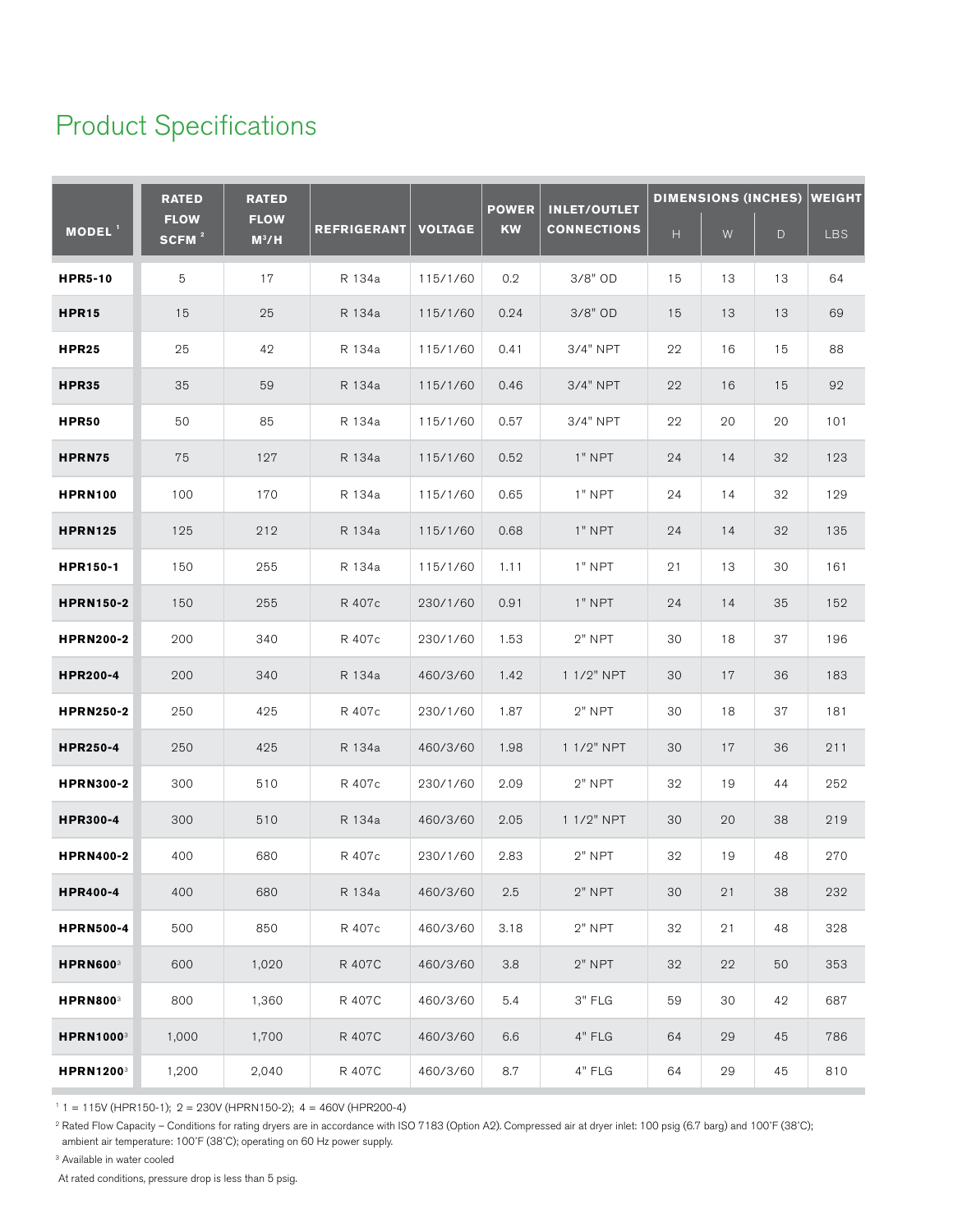# Operating Conditions

| <b>FLOW</b><br><b>MODEL</b> | <b>MAX</b><br><b>INLET AIR</b><br><b>PRESSURE</b> |             | <b>MIN</b><br><b>INLET AIR</b><br><b>PRESSURE</b> |               | <b>MAX</b><br><b>INLET AIR</b><br><b>TEMPERATURE</b> |              | <b>MIN</b><br><b>INLET AIR</b><br><b>TEMPERATURE</b> |                | <b>MAX</b><br><b>AMBIENT AIR</b><br><b>TEMPERATURE</b> |              | <b>MIN</b><br><b>AMBIENT AIR</b><br><b>TEMPERATURE</b> |              |
|-----------------------------|---------------------------------------------------|-------------|---------------------------------------------------|---------------|------------------------------------------------------|--------------|------------------------------------------------------|----------------|--------------------------------------------------------|--------------|--------------------------------------------------------|--------------|
| <b>SCFM</b>                 | PSIG                                              | <b>BARG</b> | <b>PSIG</b>                                       | <b>BARG</b>   | °F                                                   | $^{\circ}$ C | ľΞ                                                   | $^{\circ}$ C   | °F.                                                    | $^{\circ}$ C | TE.                                                    | $^{\circ}$ C |
| 5-10 to 50                  | 250                                               | 17          | 30                                                | $\mathcal{D}$ | 120                                                  | 49           | 40                                                   | $\overline{4}$ | 110                                                    | 43           | 45                                                     | 7            |
| 75 to 500                   | 232                                               | 16          | 10                                                |               | 120                                                  | 49           | 40                                                   | $\overline{4}$ | 10                                                     | 43           | 45                                                     | 7            |
| 600-1200                    | 232                                               | 16          | 43                                                | 3             | 120                                                  | 49           | 45                                                   | $\overline{7}$ | 110                                                    | 43           | 34                                                     |              |

# Capacity Correction Factors

To adjust the dryer capacity for non-standard conditions, use the Capacity Correction Factors (multipliers) from Tables 1 & 2.

## **SIZING EXAMPLE:**

What is the capacity of an HPRN100 at 100F inlet air temperature, 150 psig working pressure, and 110F ambient air temperature?

### **ANSWER:**

100 scfm (rated flow from product specification table) x 1.08 (correction factor for inlet air temperature, table 1) x 0.94 (correction factor for ambient air temperature, table  $2$ ) = 102 scfm

### **Table 1 - Capacity Correction Factors**

| <b>INLET AIR PRESSURE</b> | <b>INLET AIR TEMPERATURE</b> |      |      |                                  |  |  |  |  |
|---------------------------|------------------------------|------|------|----------------------------------|--|--|--|--|
| <b>BARG</b>               | 90°F/32°C                    |      |      |                                  |  |  |  |  |
| 5.6                       | 1.19                         | 0.95 | 0.77 | 0.63                             |  |  |  |  |
| 6.9                       | 1.25                         | 1    | 0.82 | 0.68                             |  |  |  |  |
| 8.6                       | 1.3                          | 1.05 | 0.86 | 0.72                             |  |  |  |  |
| 10.3                      | 1.34                         | 1.08 | 0.9  | 0.75                             |  |  |  |  |
| 12.1                      | 1.37                         | 1.11 | 0.92 | 0.78                             |  |  |  |  |
| 13.8                      | 1.39                         | 1.14 | 0.95 | 0.8                              |  |  |  |  |
| 17.2                      | 1.43                         | 1.17 | 0.98 | 0.83                             |  |  |  |  |
|                           |                              |      |      | 100°F/38°C 110°F/43°C 120°F/49°C |  |  |  |  |

#### **Table 2 - Ambient Air Temperature**

| <b>AMBIENT AIR</b> | $80^\circ F/$ | $90^\circ F/$ | $100^{\circ}$ F/ | $110^\circ F/$ |  |
|--------------------|---------------|---------------|------------------|----------------|--|
| <b>TEMPERATURE</b> | $27^\circ C$  | $39^\circ C$  | $38^\circ C$     | $43^\circ C$   |  |
| <b>Multiplier</b>  | 1.19          | 1.06          |                  | 0.94           |  |